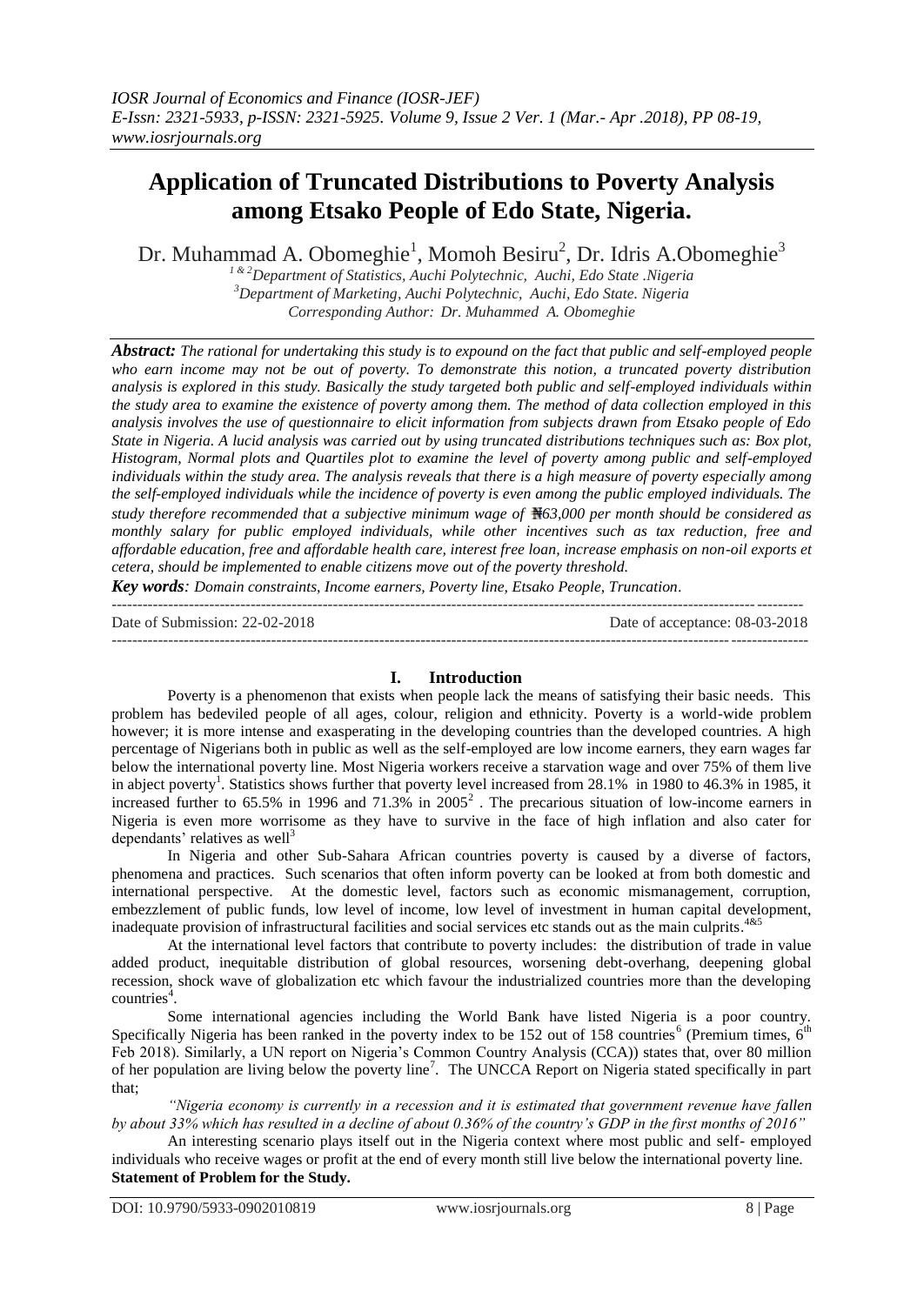Different scholars have explored the various attempt made by past administration in Nigeria to alleviate poverty. It has been noted that former President of Nigeria General Ibrahim Babangida in 1986 established the Directorate of Food, Roads and Rural Infrastructure (DFRRI), which was intended to provide better roads, electricity and potable water and toilets for rural dwellers. The regime further established the Peoples Bank of Nigeria and Better Life Programme however all the above listed programmes of General Ibrahim Babangida did not live up to the expectations of people in Nigeria consequently, the regime did not succeed in alleviating poverty<sup>8</sup>.

Equally, in 1993 the Family Support Program (FSP) and the Family Economic Advancement Program (FEAP) both intended to care for the poor was initiated by the General Sanni Abacha"s regime. The Family Support Program through Government funding and taxation made billions of Naira but majority of the money was misappropriated, embezzled and wasted<sup>8</sup>. Consequently the programmes did not achieve the desired outcome of alleviating poverty in the country.

The democratic government of former President Olusegun Obasanjo evolved a lot of policies ranging from privatization, commercialization, and deregulation of the economy as well as the introduction of the Universal Basic Education. The establishment of the National Open University of Nigeria (NOUN), and the Nigeria Economic Policy (NEP), focusing on: market orientation, private sector-led development approach, highly competitive environment, technology driven, broad-based policies. The government also launched the National Economic Empowerment and Development Strategy (NEED) in 2004. All the above listed programmes were geared towards achieving the agreed Millennium Development Goals (MDGs) and reducing poverty in Nigeria<sup>9</sup>. The program is seen as an improvement over the previous Nigerian government povertyreduction programmes.<sup>10</sup>.According to a 2008 analysis, the program has been able to train 130,000 youths and engaged 216,000 people, but most of the beneficiaries were non-poor. <sup>11</sup>. Hence, as laudable as the programmes were little success was recorded in the area of poverty alleviation.

The government under late President Shehu Musa Yar"Adua introduced the 7- point agenda in 2007 at the wake of his administration. The MDGs and the attendant 7-points agenda have their foundation in the economic growth model of the neo-classical theory, which states that: long term poverty reduction requires sustained economic growth, which in turn depends on technological advancement and capital accumulation.<sup>12</sup> The Yar"Adua"s 7-Point Agenda includes; *.*Power and Energy, Food Security, Wealth Creation, Transport Sector, Land Reforms, Security, and Education*.* It will be difficult to carry-out an objective critique of the Yar Adua poverty alleviation programmes given the very short tenure of the administration coupled with the ill health of the late president, however the fight against poverty continued to the next administration of president Goodluck Jonathan.

Under the administration of President Goodluck Jonathan the Transformation Agenda was initiated which was meant to touch every aspect of the socio-economic and political life of the nation. Certain key areas of the Transformation Agenda were summarized by the National Planning Commission blueprint to include job creation, good governance, agriculture, security, power sector among others. The Job Creation Policy measures enunciated for job creation and productivity in the Transformation Agenda period among others includes; creation of five (5) million new jobs annually, a youth employment safety net support program such as conditional cash transfer and vocational training , development of industrial clusters, reviewing of university curricula to align with industry job requirements and promotion of apprenticeship/work experience programmes.<sup>13</sup>. Despite the well articulated programme by President Jonathan to alleviate the poverty situation in Nigeria, the poverty situation did not witness any drastic improvement within the period.

Nigeria"s current President Muammadu Buhari on assumption of office also followed the foot-step of his predecessors by establishing programmes such as;

- The N-power job creation for the teaming unemployed in Nigeria.
- Free School feeding programme for primary schools pupils
- Government Enterprise Employment programme (GEEP)

One may note that President Buhari"s programmes has faced a lot of criticism right from inception, this may be confirmed by the continuous poor rating of Nigeria on poverty index despite Buhari"s laudable programme<sup>14</sup>. This is further confirmed by the UN Human Development Index in 2016 rated Nigeria as the 3<sup>rd</sup> poorest country in the world<sup>15</sup>.

It is even more disturbing that despite the huge human and material resources that have been devoted to poverty reduction by successive governments in Nigeria, no noticeable success have been achieved in that direction. Although, predicted poverty reduction policies by different governments vary significantly depending upon the rate and nature of poverty related policies, actual evidence suggests that the depth and severity of poverty is still at its worst state in Nigeria.<sup>16</sup> Both public and self-employed individuals in Nigeria are continually confronted by poverty, giving all the definition that human decency may entail, including living in rotten tenements, poor medical services, lowered standard of education, etc.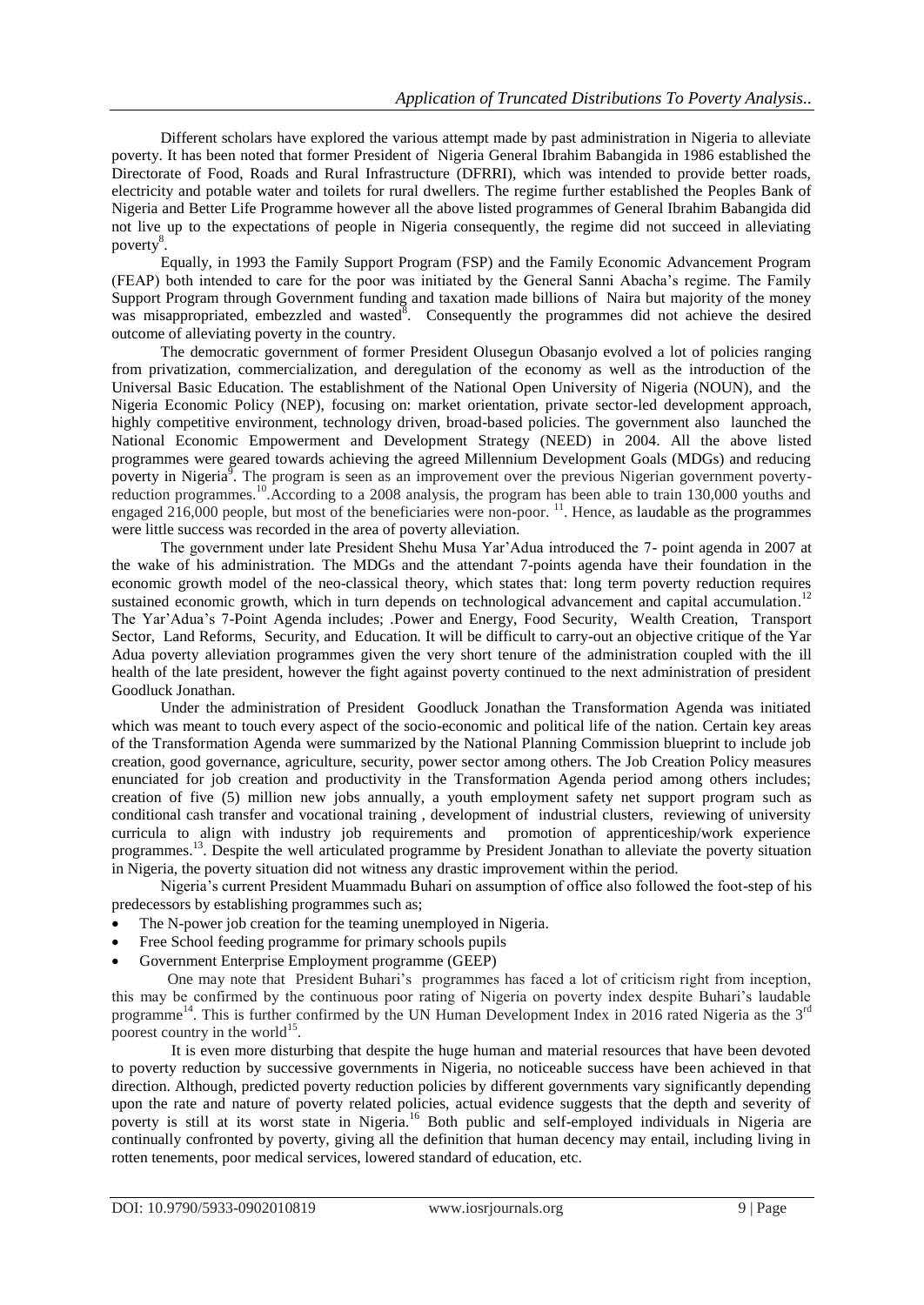From the foregoing, it is observed that despite the programmes and policies that have been put in place by successive government to alleviate or eradicate poverty in Nigeria, the incidence of poverty level in Nigeria has been galloping since 1980.<sup>17</sup> Giving the forgoing, this study presents a distinct truncated analysis to show that workers in Nigeria still live below the poverty line of \$1.25 per day and to suggest possible ways that will be helpful in alleviating poverty specifically among public and self-employed individuals in Nigeria.

# **Rational for the study.**

The rational for this study is to investigate the incidence and depth of poverty in Nigeria using empirical evidence from Etsako People in Edo State. This will be accomplished based on the following specific objectives:

- (i) To examine if the public and self-employed individual"s per capital incomes fall below 50% of the median.
- (ii) To investigate the level of poverty based on social status of public and self-employed individuals in Nigeria.
- (iii) To investigate the feasibility of constructing a poverty line that will be implemented in Nigeria using data from Etsako people in Nigeria.
- (iv) To suggest possible ways to improve upon the poverty alleviation policies in Nigeria.

## **Review of Relevant Literatures**

The poverty situation in Nigeria is quite disturbing because both the quantitative and qualitative measurements attest to the growing incidence and depth of poverty in the country<sup>16</sup>. This situation however, presents a paradox considering the vast human and physical resources that the country is endowed with. It is even more disturbing that despite the huge human and material resources that have been devoted to poverty reduction by successive governments in Nigeria, no noticeable success has been achieved in this direction because reports at various time has estimated that 67% of Nigerians are poor, 43% are reported to live in the rural areas.<sup>7</sup>

Although a universally adopted poverty definition is still elusive because of the different and various meaning and interpretation of poverty, most scholars view poverty conventionally as a result of insufficient income for securing basic goods and services, while others see poverty partly as a function of education, health, life expectancy, etc.<sup>1</sup> However, the poor have been identified by using a separate criteria of the level of consumption and expenditure.<sup>18</sup>

Extreme poverty, absolute poverty, destitution, or penury, was originally defined by the United [Nations](https://en.wikipedia.org/wiki/United_Nations) as "a condition characterized by severe deprivation of basic human needs, including food, safe drinking water, sanitation facilities, health, shelter, education and information.<sup>19</sup> It depends not only on income but also on access to services. Extreme poverty, which widely refers to earning below the international poverty line of \$1.25/day (in 2005 prices), was set by the [World Bank,](https://en.wikipedia.org/wiki/World_Bank) this measure is the equivalent to earning \$1.00 a day in 1996 US prices, hence the widely used expression, living on "less than a dollar a day". However this has been review to \$1.90 as at 2015. World Bank, but the \$1.25 per day is still mostly used.<sup>20</sup>

Poverty can be structural (chronic) or transient.<sup>5</sup> While the former is defined as persistent or permanent socio-economic deprivation and it is linked to a host of factors such as lack of skill for gainful employment, limited productive resources, endemic socio-political and cultural factors and gender, the latter is defined as temporary or transitory and it is linked to natural and man-made calamities. Transient poverty can be easily reversed but can become structural if it persists.<sup>5</sup> The universal definition of poverty is the inability to attain a social acceptable minimum standard of  $\text{Iiving}^{12}$ .

It has been observed that, at least for the case of developing countries, attention is often focused less on inequality and income distribution than on poverty<sup>22</sup>. One of the main features that characterize this literature is the construction of poverty lines and head-count ratios. Poverty lines are usually constructed by resorting to some arbitrary procedure that includes a type of threshold.<sup>23</sup>

## *Types of Poverty*

Poverty can be categorized into absolute and relative poverty. Absolute poverty is a condition characterized by severe deprivation of basic human needs. Such basic human needs includes: food, housing, water, healthcare, access to productive resources including education, working skills and tools, the political and civil rights to participate in decisions concerning socio-economic conditions.<sup>24</sup> The World Bank on the other hand defined poverty as a condition of limited malnutrition, diseases, illiteracy, squalid surroundings, high infant mortality and low life expectancy which is beneath any reasonable definition of human decency.

Relative poverty is seen as a measure of income inequality or the part of population with earnings less than some fixed proportion of median income. It reflects the social inclusion cost and equality of opportunity in certain parts and space, it mostly depends on social context.<sup>25</sup>. Relative poverty is very often used by most international agencies such as; UNDP, OECD, UNICEF etc.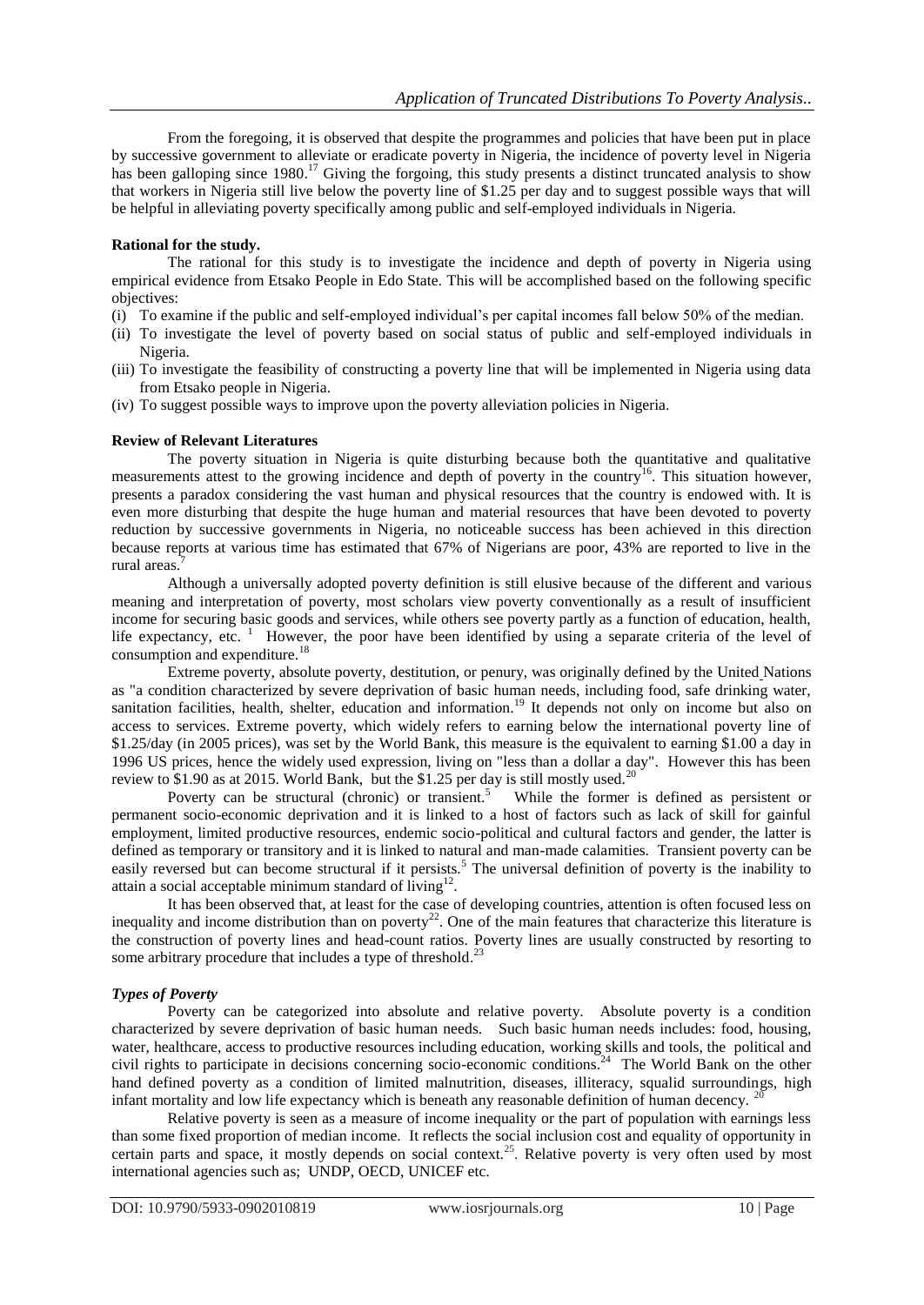# **Causes of poverty in different societies.**

Studies have shown that a combination of factors contributes to the incidence of poverty in any society.<sup>26</sup> Such factors as it relates to the Nigeria context includes;

- Unemployment
- Laziness
- Inequality
- Low economic growth performance
- Macro economic shocks and policy failure
- Labour market deficiencies
- Human resource development
- Ill-health/disease
- Debt burden
- Poor governance
- Environmental degradation
- Crime and violence

# **Need to measure poverty.**

The need to measure the scale and intensity of poverty is any society is hinged on the following reasons as advanced by some authors includes;<sup>26</sup>

- To determine a yardstick for measuring standard of living.
- To choose a cut-off poverty line, which separates the poor from the non –poor (indication of how many
- people are poor).
- To take account of the distribution of standard of living among the poor.
- To help in the comparison of poverty overt time, among individuals, group or nations.
- To serve as a guide for policy on poverty alleviation.

# **Axioms of poverty measurement**

In poverty measurement, certain axioms should be noted, those axioms includes;  $27$ 

- a) Focus axioms**:** This class of axioms requires a poverty index to be insensitive to incomes above the poverty line. This is a natural consequences of the fact that only people below the poverty line count in poverty analysis. Therefore, poverty indexes are not concerned about what happens above the poverty line. There are two versions of this axiom which are;
- Standard focus axiom (SF); this axiom states that given two income distributions of the same size where the incomes of the poor are the same in both cases, the poverty index measured on either distribution should give the same value.
- Generalised focus axiom (GF); this axiom states that given two income distributions of different sizes where the incomes of the poor are the same in both cases, the poverty index measured on either distribution should give the same value.
- b) Monotonicity axioms This class of axioms requires that if the income of a poor individual who is below the poverty line increases, the poverty index should decrease. Also there are two versions of monotonicity:
- Strong monotonicity axiom (SM); this axiom states that a poverty index should decrease whenever the income of a poor individual rises.
- Weak monotonicity axiom  $(WM) A$  poverty index should decrease whenever the income of a poor individual rises, provided that this individual remains poor.
- c) Transfer axioms; this class of axioms is very important in poverty measure. In its general form, it requires a poverty measure to decrease after a progressive transfer and to increase after a regressive transfer. Four versions of transfer axioms exist whci are;
- Minimal transfer axiom (MT); this requires that the poverty index decrease (increase) after a progressive (regressive) transfer among two poor individuals remaining poor after the transfer, i.e. with the same number of poor people before and after the transfer.
- Weak transfer axiom (WT); this requires that the poverty index decrease (increase) after a progressive (regressive) transfer from an individual either above or below the poverty line to a relatively poorer individual. Also in this case the number of poor people must be the same before and after the transfer.
- Strong upward transfer axiom (SUT); this requires that the poverty index decrease (increase) after a progressive (regressive) transfer when the poorest of the two individuals is poor both before and after the transfer and the richer of the two individuals may be either poor or non-poor as a result of the transfer.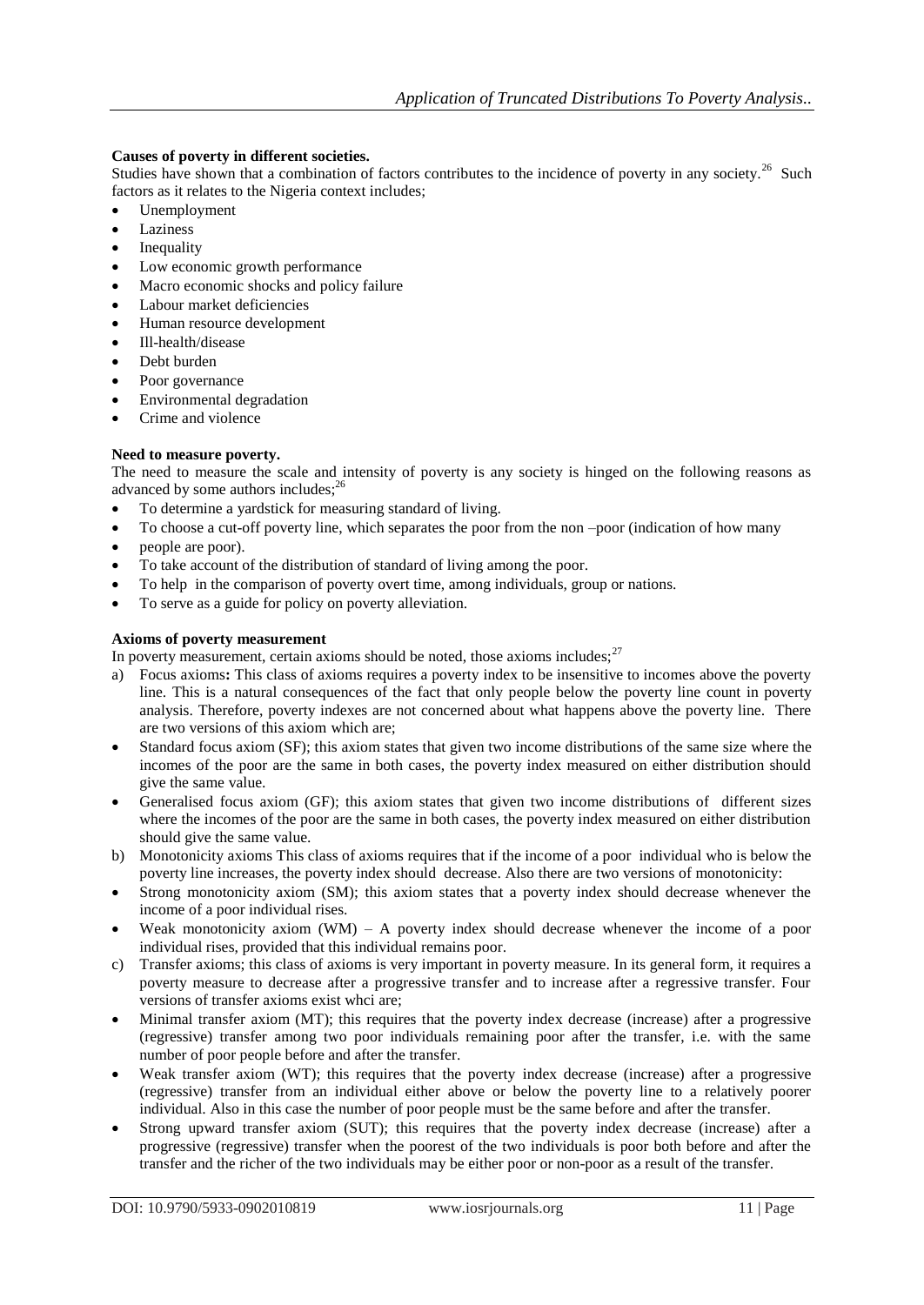- Strong downward transfer axiom (SDT) This requires that the poverty index decrease (increase) after a progressive (regressive) transfer from a relatively richer person, who may or may not be poor, to a poor person who may become non-poor after the transfer.
- d) Symmetry axioms. Under this class of axioms, the following sub-axiom are included:
- Scale invariance (SI); this axiom requires that the invariance of the poverty index if all incomes of poor individuals and the poverty line be scaled by the same factor. A poverty index satisfying this axiom is called a relative poverty index.
- Translation invariance (TI); this axiom requires that the invariance of the poverty index, when all income s of poor individuals and the poverty line be either increased or decreased by the same absolute amount. A poverty index satisfying this axiom is called an absolute poverty index
- Principle of population (PP); this axiom requires that the poverty index be invariable when identical populations are replicated and pooled. In poverty analysis, this axiom is sometimes called Size Independence Axiom (SIN).

# **Different types of poverty measurement .**

There are different measures used in determining the level of poverty in any society depending on the type of poverty in question. Some of the poverty measures are briefly highlighted below:

- i. Living Standards: This is usually measured by using the consumer"s income or spending, however, current consumer spending is more preferred to income in measuring current living standard.<sup>28</sup> Current consumption spending is preferable because in the first instance, instantaneous utility depends directly on consumption, not on income as the case may be. On the other hand current consumption is a better indicator of long-term average well-being since it shows information about income at other dates both past and future.<sup>29</sup> This measure is very useful in agrarian economies such as the Nigeria scenario where income often vary over time in fairly predictable way. This measure is questioned on the ground of faulty submissions by respondents.
- ii. Poverty Line: This is defined as the monetary cost to a given person at a given place and time of a reference level of welfare. <sup>30</sup> People who do not attain the median value are deemed poor. This is more acceptable while we are dealing with absolute poverty than when we are dealing with relative poverty. Essentially there are two types of poverty lines analysis viz: Objective poverty line and Subjective poverty line.
- Objective Poverty Line: This approach justifies an attempt to anchor the reference utility level to attain basic capabilities of which the most commonly identified relate to the adequacy of consumption for living a healthy and active life including participating fully in the society.<sup>31</sup> There are two methods of measuring objective poverty line which are food energy intake method and food component method.<sup>32</sup>
- Subjective Poverty Line: This approach states that the circumstances of an individual relative to others in some reference group influence perceptions of well-being at any given level of individual command over commodity. Scitovsky (1978) reported in Olatomide Oluwa (2012; 28)<sup>5</sup>, pointed out that "by this view the dividing line between necessities and luxuries turns out to be not objective and immutable, but socially determined and ever changing"

Poverty line analysis and measurement can be further extended to Absolute poverty and relative poverty by employing relevant mathematical corollary. For example Absolute poverty can be measured in the following ways:

- a) Head-Count Ratio (HCR): This measure explains the ratio of the number of poor people to the total population of the country based on the poverty line decided, this gives the proportion of the population with income below the poverty line.<sup>33</sup> The measure has its short-coming based on the fact that it treats everyone below the poverty line equally without taking into cognizance the severity of the poverty.
- b) The poverty gap/income shortfall: According to the World Bank report this measure takes the difference between the poverty line and mean income of the poor and expressed it as a ratio of poverty line. <sup>34</sup> It measures the amount of money it would take to raise income of the average poor individual up to the poverty line.
- c) Composite Poverty Index: This measure is attributed to Amartya Sen. It incorporates the head-count index, the income gap and the Gini coefficient.<sup>35</sup> It is express mathematically as

 $S = H [L + (1 - I) Gp]$ Where

 $S = Sen$  poverty index

 $I =$ The average income shortfall as a percentage of the poverty line

 $H = Head$ -count ratio

Gp = Gini Coefficient among the poor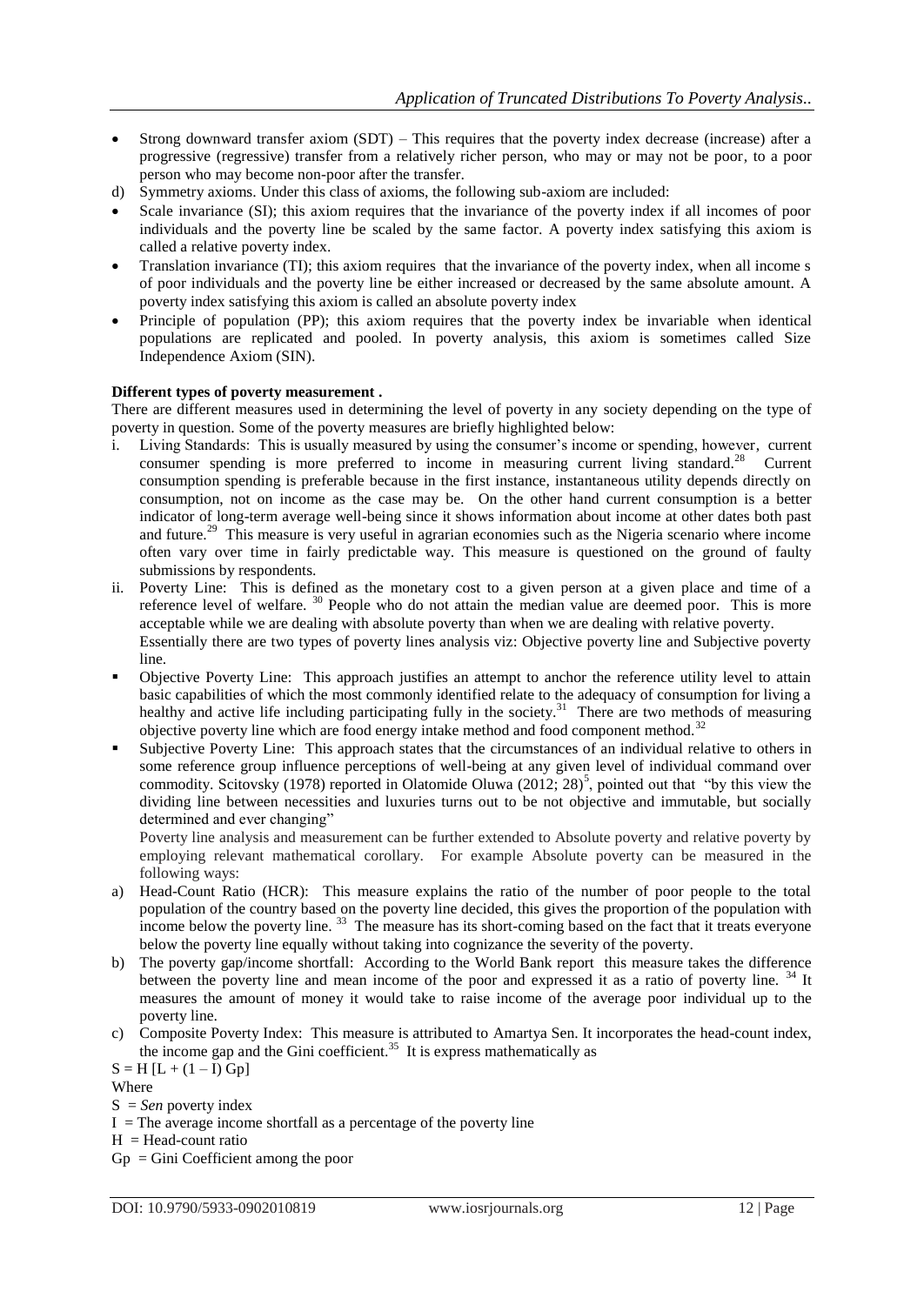The major shortcoming of this poverty measure is that, it is more responsive to improvements in the head- count than it is to reduction in the income gap or to improvements in the distribution of income among the poor.

d) The Physical Quality of Life Index (PQLI): This measure is attributed to Morris. <sup>36</sup> The index measures how well societies satisfy certain specific "life-serving social characteristics" or achieved well-being; hence its focus is on social development.<sup>37</sup> The measure is based on three social indicators viz: infant mortality, life expectancy and basic literacy. The measure can be expressed mathematically as follows:

 $POL = F(IM, e, Lit)$ Where  $IM = Infant$  mortality  $e$  = life expectancy  $Lit = literacy$ The indices formed from these three indicators are summed up and the average is taken as the PQL thus;  $PQL = \frac{\{IM + el + Litr\}}{}$  $\mathbf{z}$ Where;

 $IMI = \text{infant mortality index}$ 

 $eI =$  life expectancy index

lit  $I =$  literacy index

e) The Human Development Index (HDI): The UNDP devised the HDI as its most recent composite index for measuring poverty.<sup>38</sup> The HDI has its focus on human development by incorporating both income and nonincome factors. It uses three human development variables which are: income, knowledge and longevity. The longevity variable is used as a proxy for life expectancy at birth  $(e_0)$ , knowledge is measured by literacy, while income is measured by the societies per capital income (Y). This can be captured mathematically as follows:

 $HDI = f(e_0, Lit, Y)$ Where:

 $e_0 =$ Life expectancy at birth

Lit = Literacy rate

 $Y = Per$  capital income

Poverty line analysis can also be applied to relative poverty in different societies. Under this scenario, relative poverty measures define the segment of the population that is poor in relation to the set of income of the general population. Such a poverty line is set at one half of the mean income or at the 40th percentile of the distribution. Foster et al proposed a number of (FGT) poverty indices based on a single formula, capable of incorporating any degree of concern about poverty through the poverty aversion parameter which is known as the P – alpha measure of poverty or the poverty gap index.  $39$ 

$$
P\acute{\alpha}(y, z) = \frac{1}{N} + \frac{\Sigma(x - y)}{2} \acute{\alpha}
$$
  
Where

 $Z =$  the poverty line

 $n =$  total sample population

y = income of the household

 $\dot{\alpha}$  = FGT parameter which takes the value of 0, 1 & 2 (depending on the degree of concern about poverty). e.g if  $\acute{\alpha} = 0$  the index becomes

$$
P_O = \frac{q_1}{n_1} + \frac{q_1}{n_2}
$$

This is equal to the head-count ratio. If the degree of aversion is increased such that  $\dot{\alpha} = 1$  the index changes to:

$$
P_1 = \frac{1}{n} \sum_{i=1}^{q} \left( \frac{Z - y_i}{Z} \right)
$$

At this point the head-count ratio is multiplied by the income gap between the average poor person and the poverty line hence the index measures the depth of poverty and it is referred to as "income gap" or "poverty trap" measure.

If the  $\alpha$  level is increased to 2 ( $\alpha$  = 2) then the index allows for concern about the poor through attaching greater weight to the poverty of the poorest than those just below the poverty line, this is expressed below as;

$$
P_2 = \frac{1}{n} \sum_{i=1}^q \left(\frac{Z - y_i}{Z}\right)^2
$$

The above equation satisfies the Sen-Transfer axiom which states that when income is transferred from a poor to a poorer person, measured poverty decreases.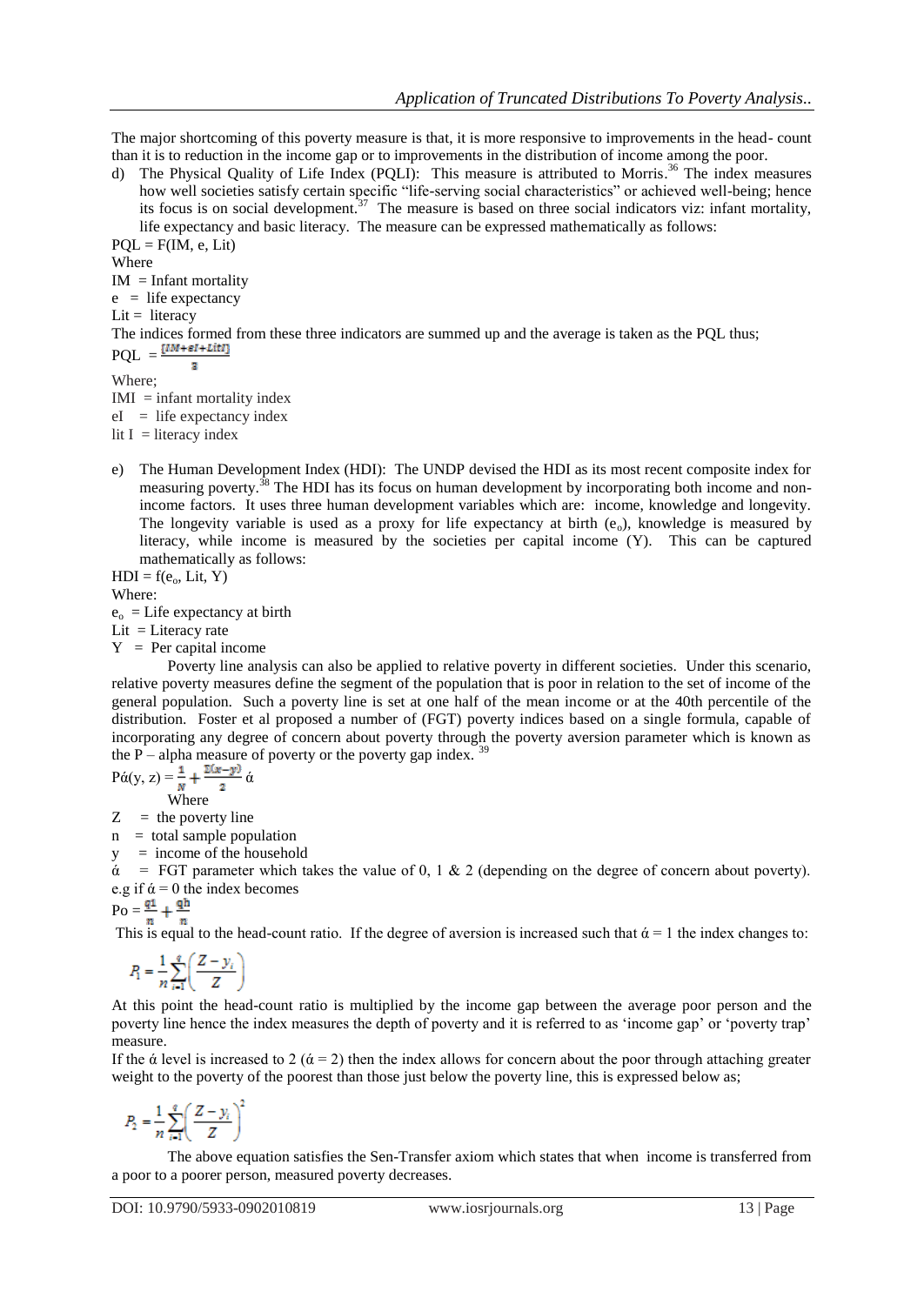#### **The need for truncated poverty analysis**

Truncated distributions arise in practical statistics in cases where the ability to record, or even to know about occurrences is limited to values which lie above or below a given threshold or within a specified range. Truncation is a characteristic of a distribution from which sample data are drawn which has application in empirical model (Robert, 1995)<sup>40</sup>. Truncated distribution also refers to a random variable whose "natural" range is (-∞, ∞), but is constrained to assume values only within a certain range limits in say  $k_i$  which is random and may have values within the range:  $-\infty < k < \infty$ .

Truncated effect arises when one attempts to make inference about a larger population from a sample that is draw from a district sub-population, for example, studies of income based on income above or below some poverty line for inference about a whole population. This may be that there is no interest beyond the truncation point.

## **II. Materials and Methods**

The study adopted the following materials and methods in achieving a robust analysis of poverty distribution among public employed and self-employed individuals in Etsako West Local government of Edo State in Nigeria. A total of 782 individuals (both males and females in households) were targeted for the study.

**Study design:** A descriptive survey design using cross-sectional data is adopted in the study by designing and administering a structured questionnaire to respondents that were randomly selected from the three (3) Local Government Area that makes-up Etsako people in Edo State.

**The study area description.** The Etsako people are to be found in the Northern part of present day Edo State in Nigeri. When the Kukuruku Division was established in 1919 as an administrative unit in the former Benin Province, the people were grouped into Etsako District as one of the three districts included within it; the other two being [Akoko-Edo](http://www.afemaipeople.com/akoko-edo-local-government-edo-state/) and Ivbiosakon<sup>41</sup>. The main occupation of Etsako people is fairly divided between peasant farmers and craft-men (self-employed) and public worker (government employed) in the ratio of 80% to 20%.

**Sample Size**: Seven hundred and eighty-two (782) respondents were targeted in the study area.

**Sample size calculation**: The sample size used in this study was estimated using the sample size table<sup>42</sup>. The target population of the study made up of 139933.86 household. This is arrived at by using a population projection of 2.6% on the 2006 census figures for the area<sup>43&44</sup>. The number of actual returned questionnaire is 621 representing 79.4 percent. This is considered very high given the nature of the questions asked which has to do with respondent"s income.

**Subjects and selection method:** Non random sampling procedure was adopted in this study to enable respondents who have the typical characteristics under investigation to be selected. Data were collected on household size, different livelihood diversification strategies, Income and household expenditures, Access to health services, ownership of land or house, size of monthly income, size of dependants, monthly income saved, expenses and monthly expenses on assets among others, to allow for collective inputs that will truly reflects in constructing a representative poverty line or threshold within the study area.

## **Statistical Analysis***.*

Percentage Statistics and truncated distribution plots using the S-Plus programme 4.5 version for computing t he mean, variances and the respective distribution function  $f(x)$  and cumulative function  $F(x)$  for each of the demographic statistical data obtained from the instrument administered was carried-out. Income threshold line for this study was derived by using the following equation;

If *X* is a random variable representing the right truncated version over the interval [*-*∞,b], where −∞*< b*   $\langle \infty$ . Note that it is not necessary that *b* ≤ 0 or *b* ≥ 0. The Pdf, mean, variance, Cdf of *X* are given by:<br> $f(x) = \frac{\varphi(x)}{\varphi(b)}$  (1).

$$
\tag{1}.
$$

**Where:** 

$$
\alpha = \left(\frac{b-\mu}{\delta}\right), \varphi(.) = Pdf \text{ and } \varphi(.) = \text{Cdf.}
$$

$$
E(x) = \mu = \int_0^\infty x f(x) dx \tag{2}.
$$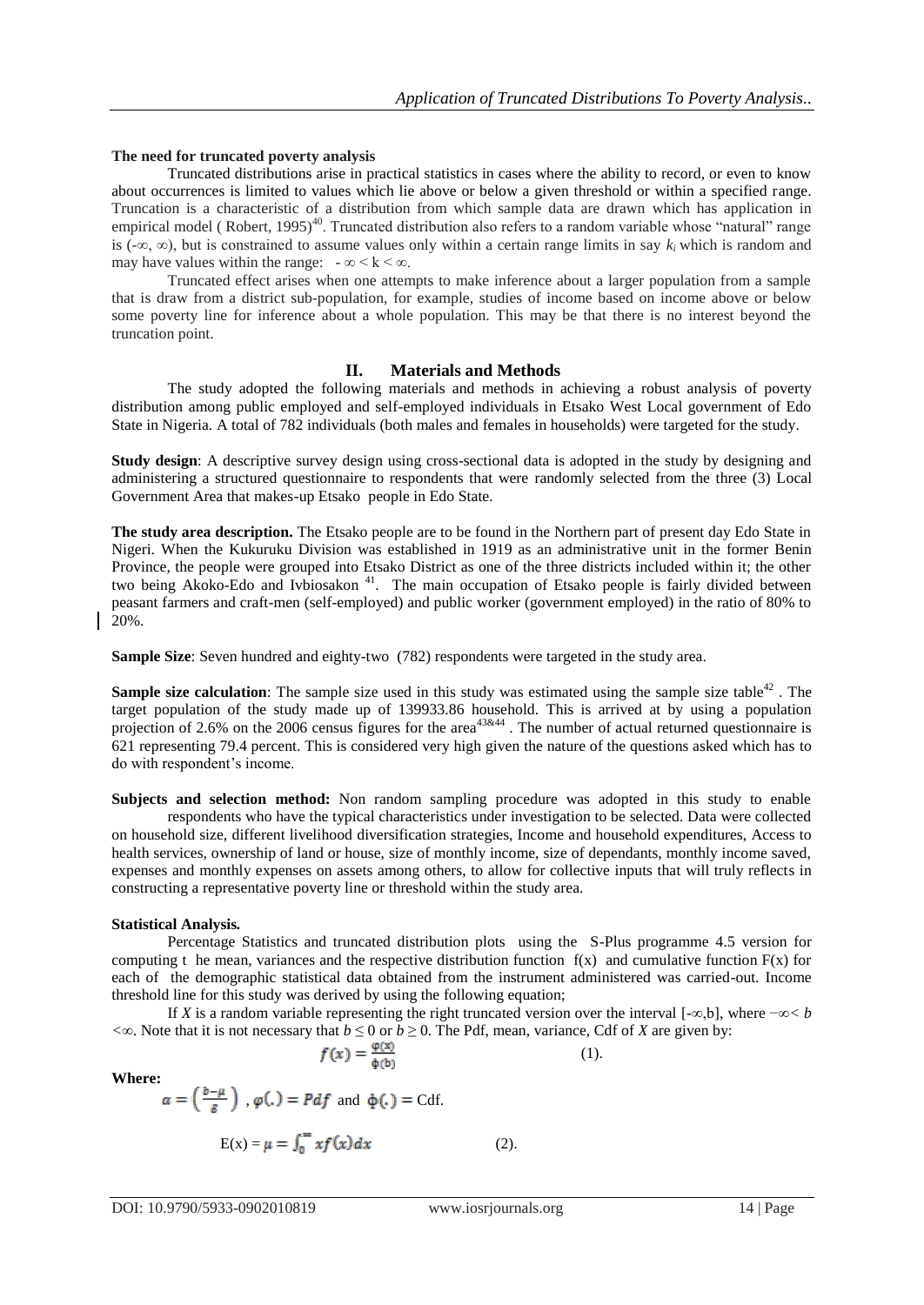$$
Var(x) = \int_0^\infty [x - E(x)]^2 f(x) dx
$$
 (3).

$$
F(x) = \frac{\Phi(x)}{\Phi(b)}\tag{4}
$$

Thus, the mean obtained using approach (2) above, represents the threshold line. Income earners below this line are regarded to be poor and those above this poverty line are termed non-poor. Various household characteristics shall be depicted by truncated distribution graphs using the threshold line as a bases for deciding the poor and the non-poor. However, the global standard of \$1.25 per head per day will equally be considered on the truncated distribution to examine what it amounted to in the peculiar situation.

## **III. Results**

Responses to various questions from the instrument relating to incomes from public employed individuals, earnings of self-employed individuals and required income needed by individuals to achieve the global standard of \$1.25 per day are used in plotting the truncated distribution graphs such as: Box plot, Quartiles, Standard Normal distribution and Histogram normal distribution etc which is presented below;



**Figure 1:** Public Employed Individuals**.**

**Sources**: Field Survey Data, (2017).

From figure 1 above, four truncated distributions are portrayed to examine the level of poverty among the public employed individuals; The Boxplot depicts that the income distribution is normal, judging from the estimation of the median line. The distribution of income earners above \$1.25 (N350) per head per day is even, meaning that, about 50% of public employed individuals earns income that is enough to escape them from poverty level of \$1.25(N350) per head per day.

The Quantile-Quantile plot (QQ-plot) further revealed that the level of income distribution among the respondents is near normally distributed, that is, about 50% of public employed individuals earns an income that is enough to remove them from poverty. The histogram further buttress the depiction and portraits of the QQplot.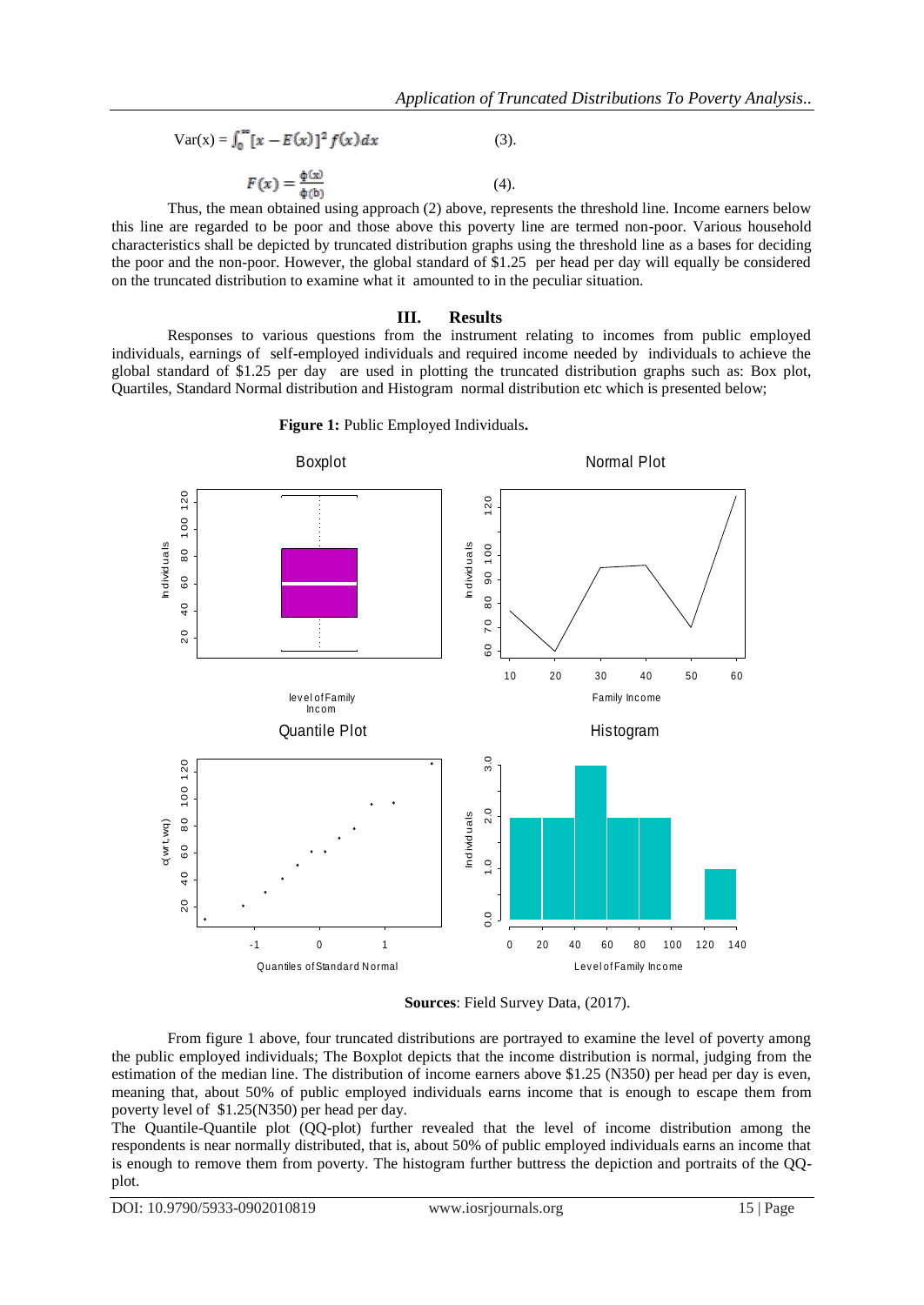

**Figure 2:** Self-Employed Individuals.



From figure 2, The Boxplot depicts that the distribution of earnings of self-employed individuals is not normal, it is positively skewed showing that earnings of self-employed individuals is more concentrated on the lower end. The QQ-plot and the normal histogram further confirm that above 60% of self-employed individuals live below the poverty threshold.

**Figure 3:** Minimum income required to makes ends meet**.**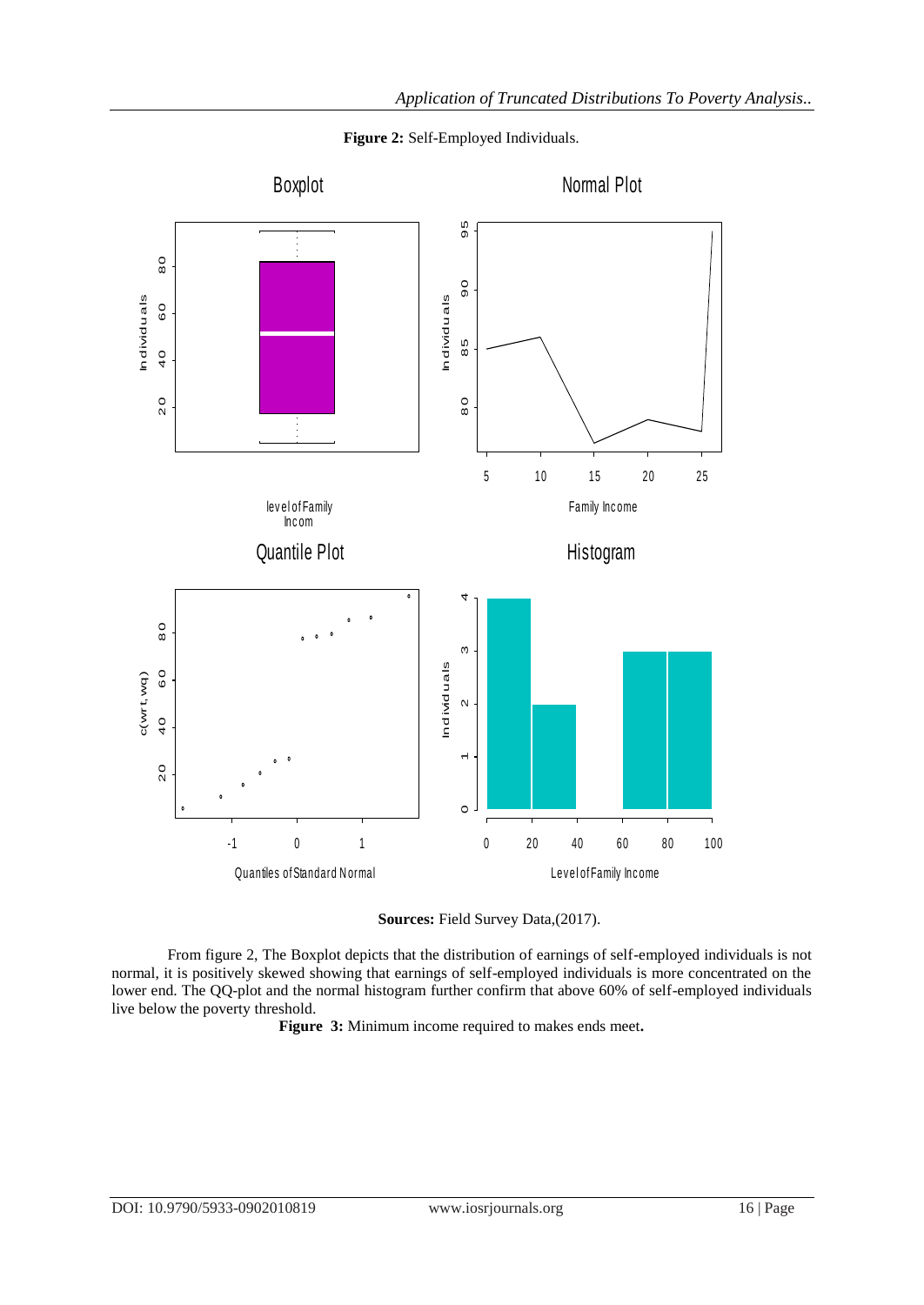

**Sources:** Field Survey Data,(2016).

From figure 3, the Boxplot show that there were some outliers in the analysis, meaning that most respondents wished for an income that is quite superfluous, more than enough to meet their needs and expenses. Hence, the distribution is not normal; more respondents wanted a huge income to sustain them and their family, making the distribution to be positively skewed. The QQ-plot further confirms this trend and the histogram is not normally distributed .The flat bars of the Histogram indicate that most of the respondents would want a very high measurable income to sustain them adequately. This confirm the fact that their current income is not enough to lift them out of the poverty threshold.

| <b>Table no 1;</b> Income distribution of Demographic Characteristics. |                                |                 |                    |  |
|------------------------------------------------------------------------|--------------------------------|-----------------|--------------------|--|
|                                                                        | Income of public Self Employed |                 | Income Required To |  |
| employed persons.                                                      | persons.                       | make ends meet. |                    |  |
| (000)                                                                  | (000)                          | (000)           |                    |  |
| Mean Income.                                                           | 33.5                           | 16.83           | 38.20              |  |
| Maximum Income.                                                        | 51.00                          | 26.00           | 51.00              |  |
| Minimum Income.                                                        | 5.00                           | 5.00            | 10.00              |  |
| % Below the Poverty line.                                              | 49.8%                          | 60.2%           | 80%                |  |
|                                                                        | $0 \sim 11$ $0.17$             |                 |                    |  |

**Source**: Field survey, 2017.

# **IV. Discussion**

The results of our empirical investigation have clearly shown that public employed individuals in Nigeria are still living in poverty, especially the low income earners, because their monthly salary cannot guarantee that a good and quality living. Specifically, our empirical results indicated that approximately 50% of them live below the poverty threshold. This is rather appalling because public employed workers are by definition expected to live a good and quality life so that they can represent the best interest of the country.

Our empirical findings further show that most of the self-employed individuals live below the poverty threshold, this is not surprising given the current global economic meltdown where business activities are the hardest hit. The global economic meltdown have impacted more negatively on the businesses in the developing countries consequently more self-employed individuals have been pushed below the poverty threshold.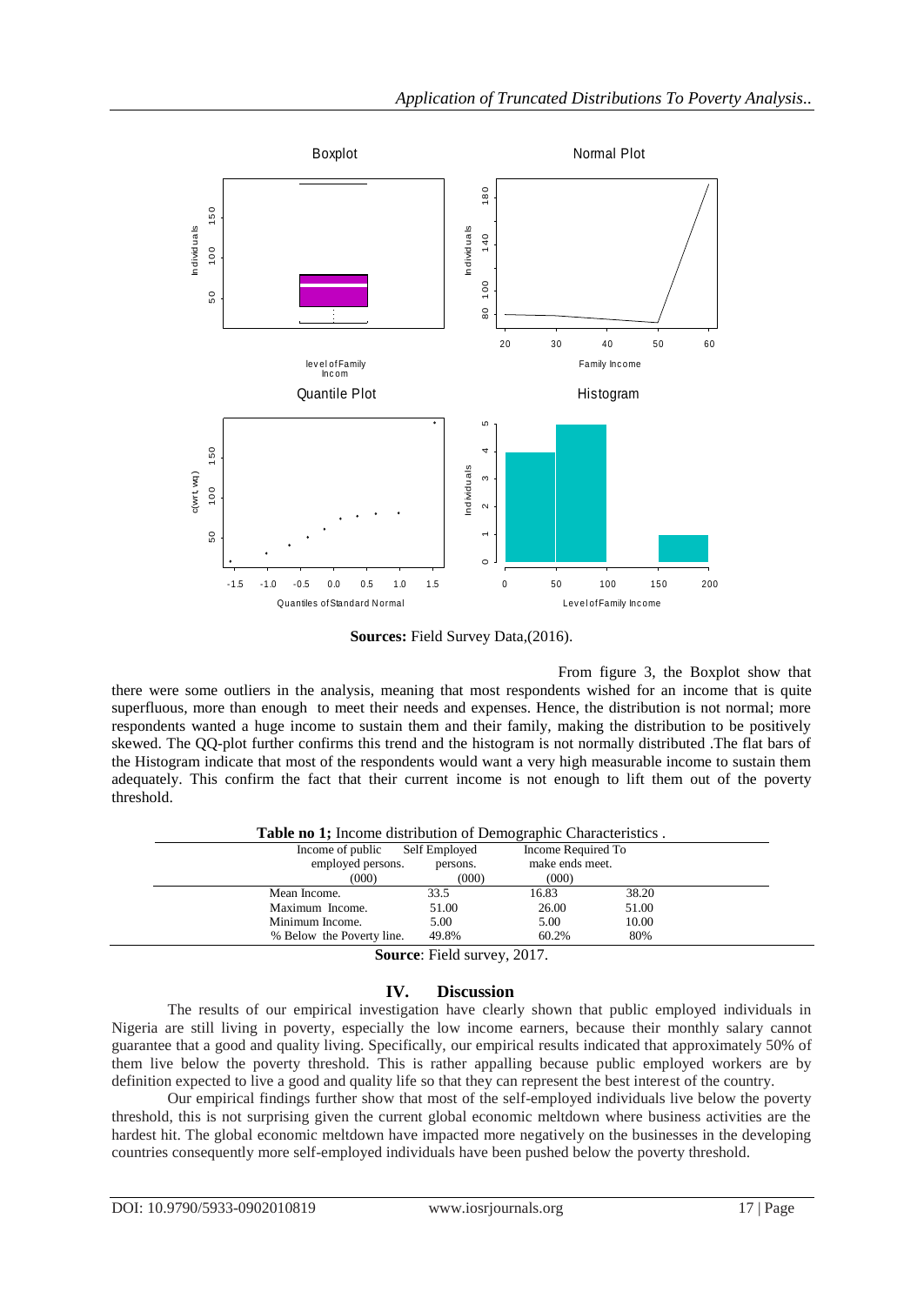Finally, the empirical evidence indicated that most families needed a high minimum income that will move them out of the poverty threshold. This is confirmed by our analysis which clearly shows that about 80% of the respondents needed a high income to enable them move above the poverty threshold.

#### **V. Conclusion**

The rational for this study is to analyse the incidence of poverty among Etsako people of Edo State in Nigeria using truncated distribution on collected data from public and self-employed individuals within the study area. From the results of our analyses, it is discovered that the incidence of poverty is evenly distributed among public employed individuals meaning that about 50% of public employed individuals are living below the poverty line of \$1.25 per day.

The incidence of poverty is more pronounced among the self-employed individuals in the study area. From our analysis it is observed that about 60% of the totals self-employed within the study area live below the international poverty line. This specific finding shows that the global economic meltdown had more adverse effect on the self-employed in line with similar findings.<sup>7</sup> The results of our analysis is further confirmed by empirical revelation that the average income in the study area is below the international poverty threshold because there are more self-employed individuals in the study area than public employed individuals.

Finally, the study revealed that people"s perception of an adequate income to lift them above the poverty line is high, this revelation confirm the argument that the current income of public workers is not enough to lift them out of poverty. This is in line with the findings of Nigeria Labour Congress report, on the need to increase public minimum wage to N54, 00 per month<sup>45</sup>

One must note however that poverty should be seen as a national problem rather than as an individual condition. The problem affects the society as a whole and as such if the problem must be tackled, it must involve a change in the structure of the society through concerted effort of wealth redistribution.

## **Recommendations**

Based on the findings of this study, the following suggestions are offered as a way of reducing the incidence of poverty in the study area and by extension, in the Nigerian Society:

There is the need by Nigeria policy operators to embark on a policy of economic diversification by reducing its over-dependence on oil export and placing more emphasis on non-oil exports such as mining, agriculture and commerce, this will ensure more jobs for the unemployed, is in line with the neo-classical theory, which states that: long term poverty reduction requires sustained economic growth, which in turn depends on technological advancement and capital accumulation.

Nigeria government must reduce the cost of governance, improve investment climate, ramp-up efforts at tackling corruption and roll back government from business.

The present minimum wage of N18,000 paid to public workers should be increased to N63,000, (N350 per day for an average family of six). Other incentives such as a reduction in the tax rate, free and quality education, free or affordable health care etc. should also be considered because this will enable both public and self-employed individuals to have more disposable income that will move them out of poverty.

Finally, the enhancement of education opportunities should be a topmost priority because education is a fundamental link out of poverty due to its capability to break the vicious circle of poverty across generation. consiquently, Nigeria education policies should be targeted more at the poor and the vulnerable members of the society, the Universal Basic Education (UBE) represents a positive step in this direction.

#### **References**

- [1] Agba A.M.O, Ocheni S, & Nkpoyen F. Micro-finance credit scheme and poverty reduction in Nigeria. Journal of Good Governance and Sustainable Development in Africa. 2014;.2 (1): 1-13
- [2] National Bureau of Statistics.. Nigeria Poverty Profile report for 2010. 2012; Retrieved on 2<sup>nd</sup> January 2018 from; https://www.proshareng.com/news/Nigeria%20Economy/Nigerian-Poverty-Profile-Report-2010---NBS/16302
- [3] Cheeka, D. Nigeria: Living Wage a Must. 2009: Retrieved on 25<sup>th</sup> Nov. 2018 from; http://www.maxist.com/Nigeria-living-wage-amust.html.
- [4] Addae-Korankye, A. Causes of Poverty in Africa; A review of Literature. American Journal of Social Science. (2014); 3(7): 147- 158.
- [5] Olatomide, W. O. Concept, Measurement and Causes of Poverty: "Nigeria in Perspective", American Journal of Economics, 2012; 2(1), pp. 25-36. doi: 10.5923/j.economics.20120201.04.
- [6] Premiumtime Newspaper. Nig poverty index 2016. 6<sup>th</sup> Feb. 2018; Retrieved on 23<sup>rd</sup> Nov. 2017 from; www.premiumtimeng.com/category/news.
- [7] Nnamdi, A. Over 64%of Nigerians living below the poverty line-report. 2016. Retrieved on November 17<sup>th</sup> 2017 from; www.businessday online.com/over-60%-of-Nigerians-living-below-the-poverty-line
- [8] Nnamani, N. Nigeria; The detrimental poverty situation. EDGE/Spring. 2004. Retrieved on November 17<sup>th</sup> 2017 from; https://web.stanford.edu/class/e297a/Nigeria-20-The-Detrimental-Poverty-Situation
- [9] Ogoloma, I.F. Poverty Alleviation In Nigeria; 1999-2007 Perspective of NAPEP. Journal of Teachers Perspective. 2008: 2 (3): 1.29
- [10] Obadan, I.M. Poverty Reduction in Nigeria; the Way Forward. CBN Economic and Financial Review. 2002: Vol. 39. No.4